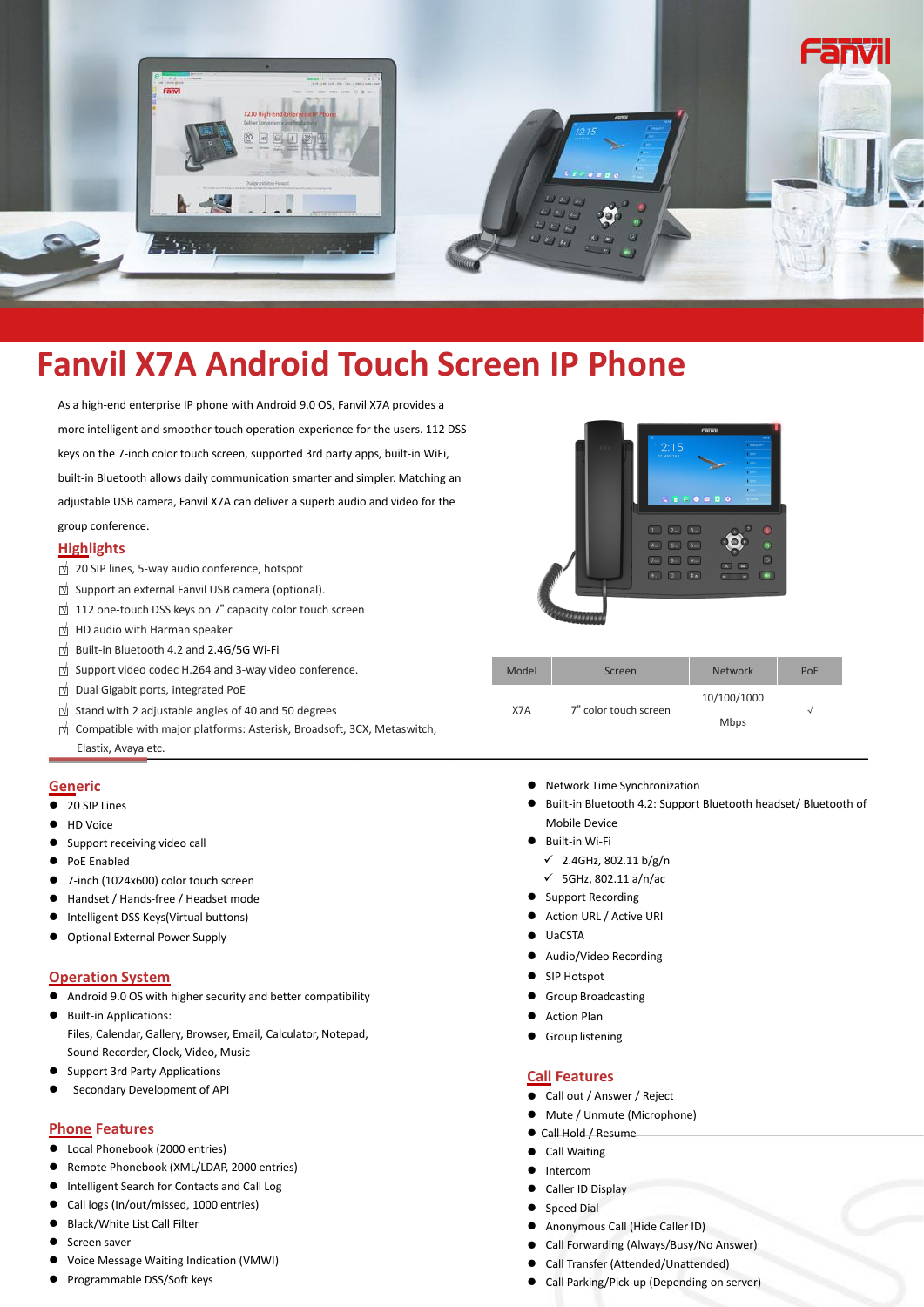- **•** Redial
- Do-Not-Disturb
- Auto-Answering
- Voice Message (On server)
- 5-way Audio Conference
- Hot Line
- $\bullet$  Hot desking
- $\bullet$  BLF

# **Video**

- Video decoding: H.264
- Video call resolution: CIF/VGA/4CIF/720P/1080P
- $\bullet$  Image format: JPEG/PNG/BMP
- Video format: MP4
- Bandwidth selection: 64kbps~4Mbps
- Frame rate selection: 5~30fps
- Video from remote site can be displayed in full screen
- 3-way Video Call with External Camera Fanvil CM60
- Optional Fanvil CM60 USB Camera
	- $\geq$  2 Mega Pixel
	- $\triangleright$  Plug and Play
	- Flexible Placement and Angle Adjustment
- Video Preview

## **Audio**

- HD Voice Microphone/Speaker (Handset/Hands-free, 0 ~ 7KHz Frequency Response)
- HAC handset
- Wideband ADC/DAC 16KHz Sampling
- Narrowband Codec: G.711a/u, G.729AB, iLBC
- Wideband Codec: G.722, Opus
- Full-duplex Acoustic Echo Canceller (AEC)
- Noise Reduction (NR)
- Packet Loss Concealment (PLC)
- Dynamic Adaptive Jitter Buffer
- DTMF: In-band, Out-of-Band DTMF-Relay(RFC2833) / SIP INFO

# **Network**

- Physical: 10/100/1000 Mbps Ethernet, dual bridged port for PC bypass
- IP Mode:IPv4
- IP Configuration: Static / DHCP
- Network Access Control: 802.1x
- VPN: OpenVPN (Requires third-party app support)
- $\bullet$  VIAN
- $\bullet$  LLDP
- $\bullet$  CDP
- $\bullet$  OoS

# **Protocols**

- SIP2.0 over UDP/TCP/TLS
- RTP/RTCP/SRTP
- **•** STUN
- $\bullet$  DHCP
- $\bullet$  CDP
- $\bullet$  LLDP
- PPPoE
- 802.1x
- OpenVPN (Requires third-party app support)
- **SNTP**
- **•** FTP/TFTP
- **•** HTTP/HTTPS
- TR-069

## **Deployment & Management**

- Auto-Provisioning via FTP/TFTP/HTTP/HTTPS/DHCP OPT66/SIP PNP/TR-069
- Web Management Portal
- Supports the third party communication APP
- Supports Web, Telnet
- Supports encrypted configuration files download with AES
- Supports Web upgrade
- Supports factory reset data

## **Physical Specifications**

- **Color: Black**
- LCD x1:7 inch (1024x600) color touch screen
- Keypad: 26 keys, including
	- 5 Function keys (Hold,MWI, Mute, Headset, Redial)
- $\triangleright$  4 Navigation keys
- $\geq 1$  OK key
- $\geq 1$  Return key
- $\geq 12$  Standard Phone Digits keys
- 2 Volume Control keys, Up/Down
- $\geq 1$  Hands-free key
- HD Handset (RJ9) x1
- Standard RJ9 Handset Wire x1
- 1.5M CAT5 Ethernet Cable x1
- Back Rack x1
- RJ9 Port x2: Handset x1, Headset x1
- RJ45 Port x2: Network x1, PC x1 (Bridged to Network)
- USB2.0 Port x1: Standard A, Connect with Flash Driver
- $\bullet$  Safety keyhole x1
- Power: 5V/2A or PoE
- Power Consumption (PoE): 1.596~11.86W
- Power Consumption (Adapter): 0.907~9.38W
- Working Temperature: 0~45℃
- Working Humidity: 10~95%
- Installation: Desktop Stand
- Device Dimensions
	- Desktop Stand (Angles 1): 268x185x189mm
	- Desktop Stand (Angles 2): 268x201x168mm
- Gift Box Dimensions: 304x297x66mm
- Outer CTN Dimensions: 616x358x329mm (10 PCS)